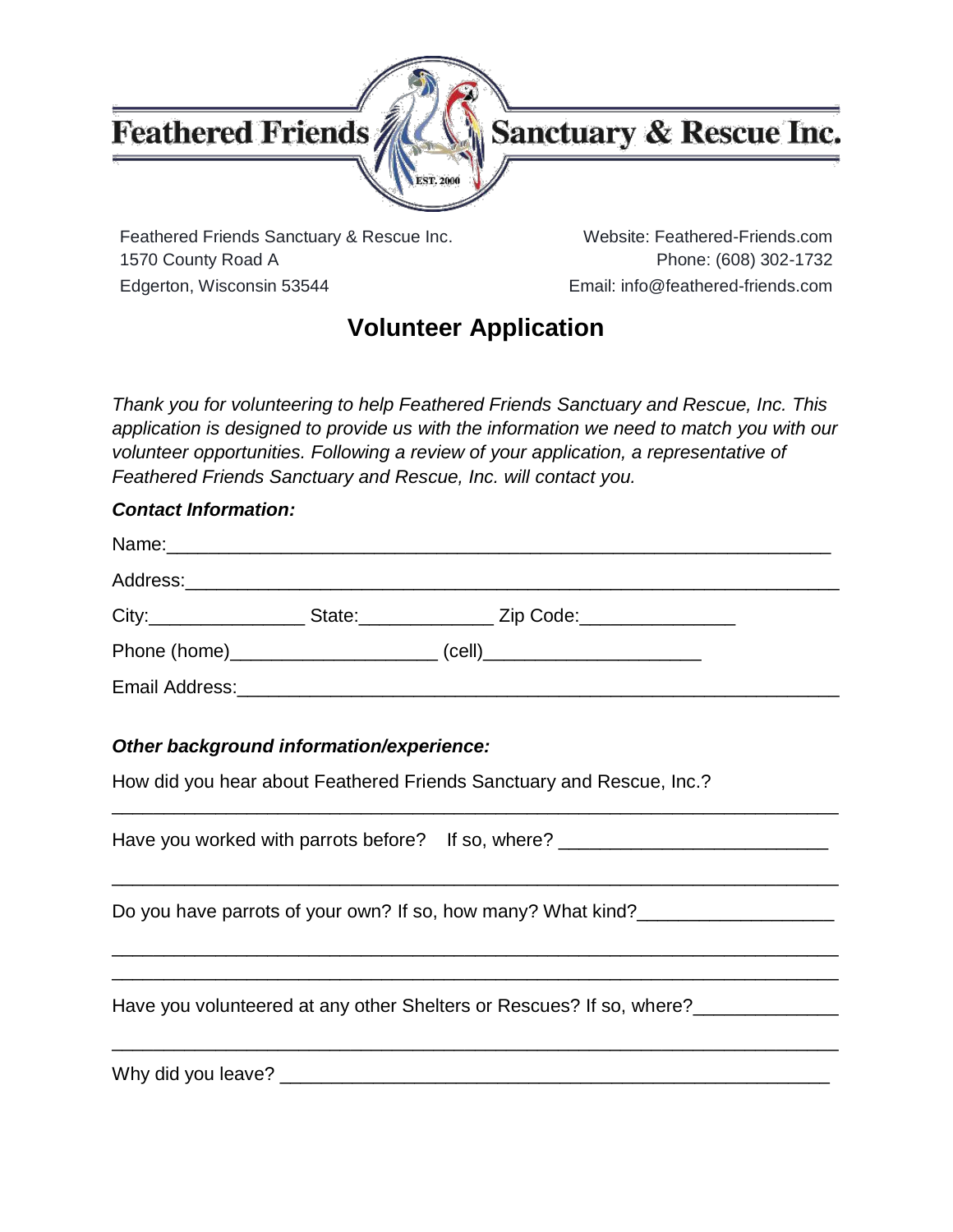

### Sanctuary & Rescue Inc.

Feathered Friends Sanctuary & Rescue Inc. Website: Feathered-Friends.com 1570 County Road A Phone: (608) 302-1732 Edgerton, Wisconsin 53544 **Email:** info@feathered-friends.com

#### *Volunteer Interests and Expertise (Please check your interests)*

\_\_\_\_\_**In-shelter care**: I can help give the parrots food, water, and can clean cages, sweep, vacuum, socialize the parrots, and do any other jobs that need to be done at the sanctuary. We need volunteers 7 days a week to do these jobs.

Our volunteers arrive at 10:30 a.m. each week day, 10 am on Saturday and Sunday, and work for 2-3 hrs. After the work is done, then you may socialize with the parrots. You are making a commitment to volunteer at least 4 hrs. per month.

*What days are you available?*

☐Monday ☐ Tuesday ☐Wednesday ☐Thursday ☐Friday ☐Saturday ☐Sunday

\_\_\_\_\_**Special Events**: I am interested in attending special events and fundraisers throughout the year, helping set up Feathered Friends Sanctuary and Rescue, Inc. information booth, and answering questions about the sanctuary.

\_\_\_\_\_**Fundraising**: I can help organize fundraising efforts and/or collect donations of supplies or equipment to help Feathered Friends Sanctuary and Rescue, Inc.

\_\_\_\_\_**Transportation**: I can provide transportaion for surrendered or rescued parrots, parrots visiting the vet, or supplies and equipment.

Drivers License #\_\_\_\_\_\_\_\_\_\_\_\_\_\_\_\_\_\_\_\_\_\_\_\_\_\_\_\_\_\_\_\_\_\_\_\_\_\_\_\_\_\_\_\_\_\_\_\_\_\_

\_\_\_\_\_**Education/Consultation**: I am an experienced bird keeper and would like to share my knowledge with our volunteers, groups or advise new or current bird owners on proper bird care.

\_\_\_\_\_**Administration**: I can help Feathered Friends Sanctuary and Rescue, Inc. with office and administrative duties.

\_\_\_\_\_**Photographer:** I have a digital camera and would like to help take pictures of incoming parrots for our website.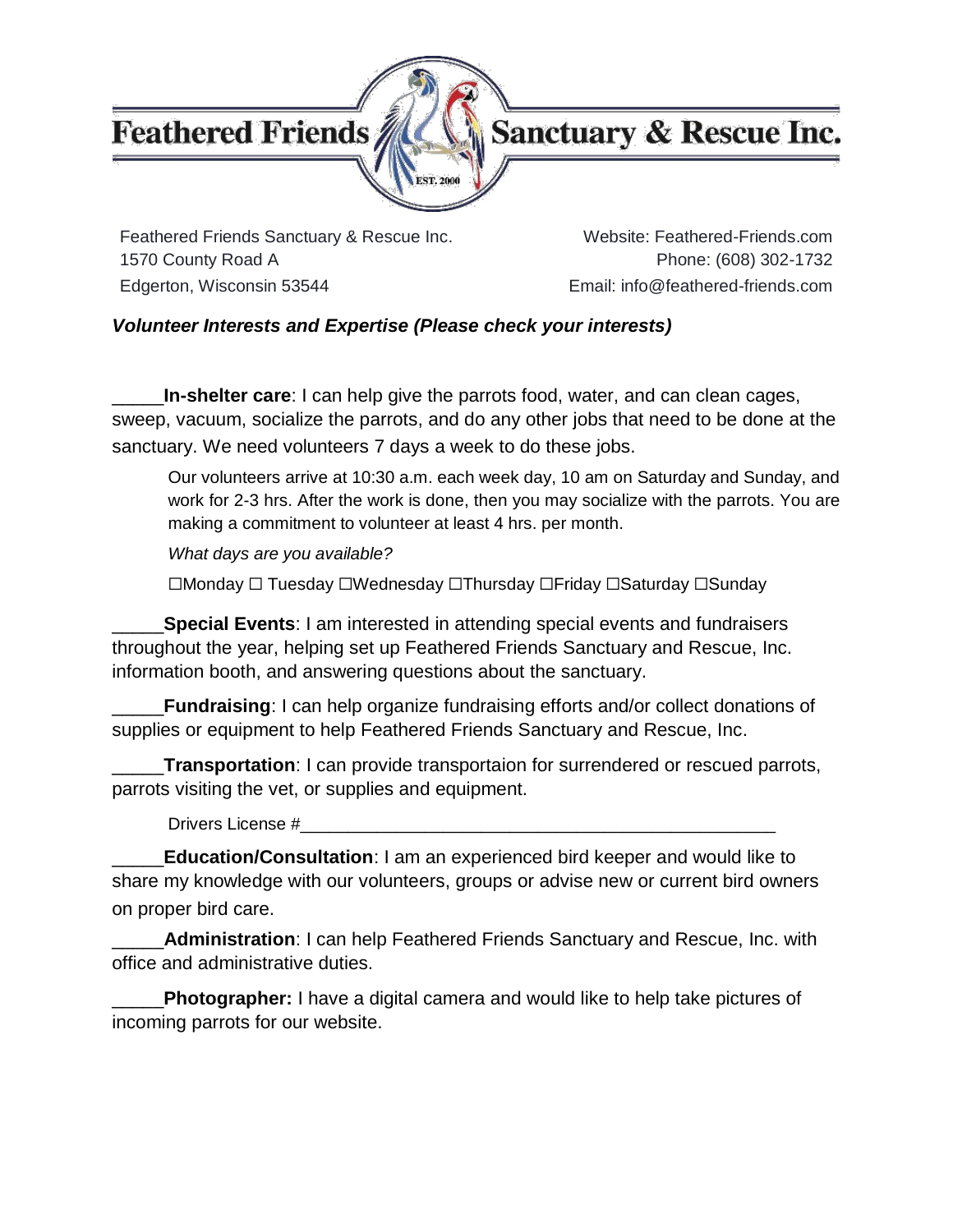### Sanctuary & Rescue Inc.

Feathered Friends Sanctuary & Rescue Inc. Website: Feathered-Friends.com 1570 County Road A Phone: (608) 302-1732 Edgerton, Wisconsin 53544 **Email:** info@feathered-friends.com

\_\_\_\_\_**Humane Education**: I am willing to go into classrooms and help Feathered Friends education staff members teach the children about responsible care of animals and pet ownership.

\_\_\_\_\_**Adoption Outreach**: I am interested in helping at various off-site locations, spending time educating the public about our sanctuary (it's policies and procedures), and answering questions about our available parrots.

\_\_\_\_\_**Veterinary Care**: I am an avian veterinarian in the Madison, Wisconsin, area and would like to donate my services to Feathered Friends Sanctuary and Rescue, Inc.

\_\_\_\_\_**Other**: I have another skill that is not listed here and would like to help Feathered Friends in this area. Please list:

Please share a little more about yourself and why you're interested in volunteering with our organization:

\_\_\_\_\_\_\_\_\_\_\_\_\_\_\_\_\_\_\_\_\_\_\_\_\_\_\_\_\_\_\_\_\_\_\_\_\_\_\_\_\_\_\_\_\_\_\_\_\_\_\_\_\_\_\_\_\_\_\_\_\_\_\_\_\_\_\_\_\_\_ \_\_\_\_\_\_\_\_\_\_\_\_\_\_\_\_\_\_\_\_\_\_\_\_\_\_\_\_\_\_\_\_\_\_\_\_\_\_\_\_\_\_\_\_\_\_\_\_\_\_\_\_\_\_\_\_\_\_\_\_\_\_\_\_\_\_\_\_\_\_ \_\_\_\_\_\_\_\_\_\_\_\_\_\_\_\_\_\_\_\_\_\_\_\_\_\_\_\_\_\_\_\_\_\_\_\_\_\_\_\_\_\_\_\_\_\_\_\_\_\_\_\_\_\_\_\_\_\_\_\_\_\_\_\_\_\_\_\_\_\_ \_\_\_\_\_\_\_\_\_\_\_\_\_\_\_\_\_\_\_\_\_\_\_\_\_\_\_\_\_\_\_\_\_\_\_\_\_\_\_\_\_\_\_\_\_\_\_\_\_\_\_\_\_\_\_\_\_\_\_\_\_\_\_\_\_\_\_\_\_\_ \_\_\_\_\_\_\_\_\_\_\_\_\_\_\_\_\_\_\_\_\_\_\_\_\_\_\_\_\_\_\_\_\_\_\_\_\_\_\_\_\_\_\_\_\_\_\_\_\_\_\_\_\_\_\_\_\_\_\_\_\_\_\_\_\_\_\_\_\_\_ \_\_\_\_\_\_\_\_\_\_\_\_\_\_\_\_\_\_\_\_\_\_\_\_\_\_\_\_\_\_\_\_\_\_\_\_\_\_\_\_\_\_\_\_\_\_\_\_\_\_\_\_\_\_\_\_\_\_\_\_\_\_\_\_\_\_\_\_\_\_ \_\_\_\_\_\_\_\_\_\_\_\_\_\_\_\_\_\_\_\_\_\_\_\_\_\_\_\_\_\_\_\_\_\_\_\_\_\_\_\_\_\_\_\_\_\_\_\_\_\_\_\_\_\_\_\_\_\_\_\_\_\_\_\_\_\_\_\_\_\_

\_\_\_\_\_\_\_\_\_\_\_\_\_\_\_\_\_\_\_\_\_\_\_\_\_\_\_\_\_\_\_\_\_\_\_\_\_\_\_\_\_\_\_\_\_\_\_\_\_\_\_\_\_\_\_\_\_\_\_\_\_\_\_\_\_\_\_\_\_\_ \_\_\_\_\_\_\_\_\_\_\_\_\_\_\_\_\_\_\_\_\_\_\_\_\_\_\_\_\_\_\_\_\_\_\_\_\_\_\_\_\_\_\_\_\_\_\_\_\_\_\_\_\_\_\_\_\_\_\_\_\_\_\_\_\_\_\_\_\_\_

\_\_\_\_\_\_\_\_\_\_\_\_\_\_\_\_\_\_\_\_\_\_\_\_\_\_\_\_\_\_\_\_\_\_\_\_\_\_\_\_\_\_\_\_\_\_\_\_\_\_\_\_\_\_\_\_\_\_\_\_\_\_\_\_\_\_\_\_\_\_

Questions or comments you have for us or about Feathered Friends:

*Signature Date*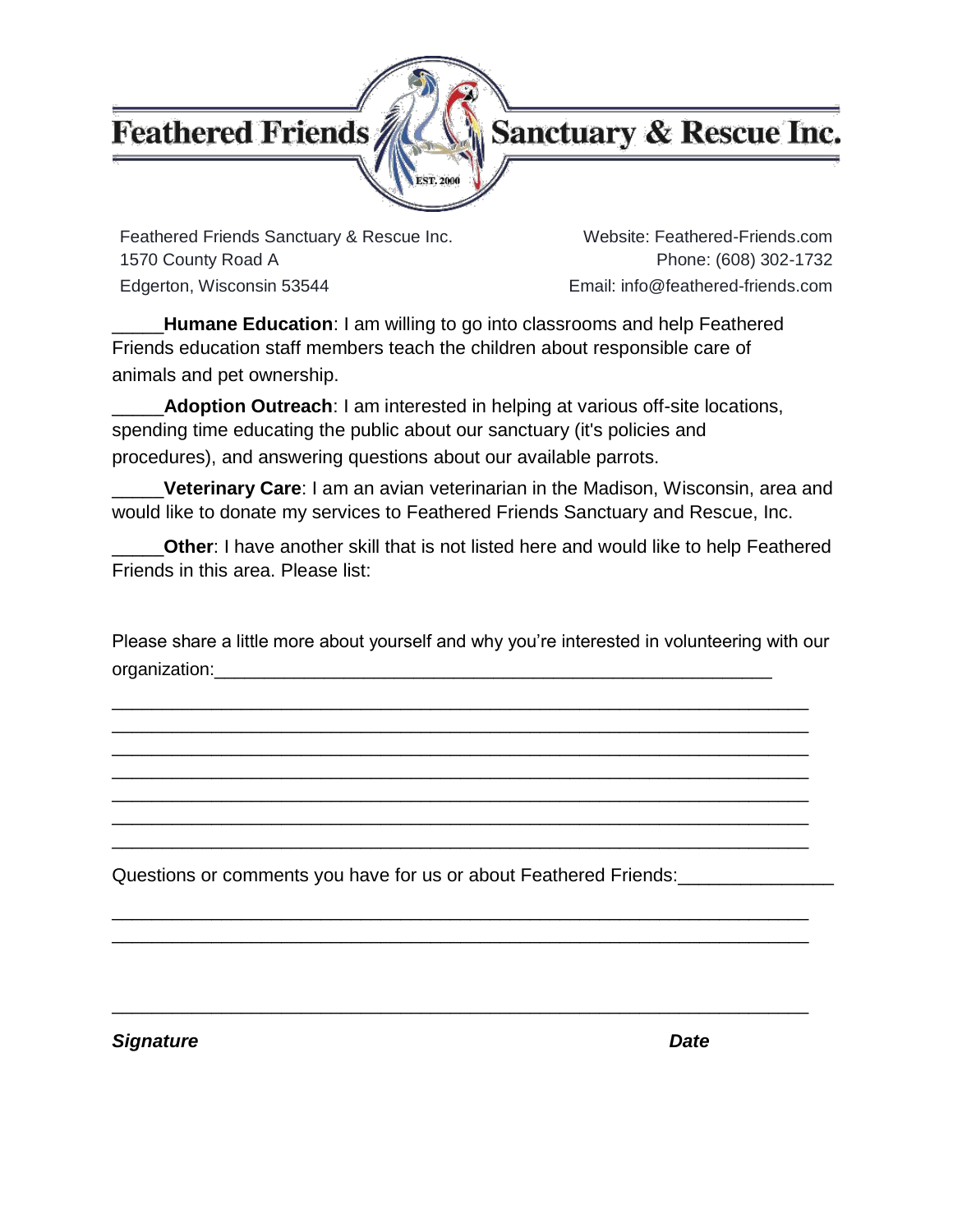

Feathered Friends Sanctuary & Rescue Inc. Website: Feathered-Friends.com 1570 County Road A Phone: (608) 302-1732 Edgerton, Wisconsin 53544 Email: info@feathered-friends.com

#### **Volunteer Release Agreement and Covenant Not to Sue**

**I, the undersigned, do hereby agree to release** *Feathered Friends Sanctuary & Rescue***, Inc. from all liability. I will not hold** *Feathered Friends Sanctuary & Rescue, Inc***. liable for any damage, illness, or injury sustained during volunteer work. I, the undersigned, will never institute any action or suit at law or in equity against** *Feathered Friends Sanctuary & Rescue, Inc***., nor institute, prosecute or in any way aid, assist or participate, directly or indirectly, in the institution or prosecution of any claim, demand, action or case of action for damages, costs, loss of services, expenses, or compensation for or on account of any damage, loss or injury either or person or property, or both, resulting from contact with or the action or conduct of any animal located at or in the custody of or in releases, demises, and discharges** *Feathered Friends Sanctuary & Rescue, Inc***. and covenants and agrees to defend, indemnify and hold** *Feathered Friends Sanctuary & Rescue, Inc***. harmless of and from demands, damages, suites, costs or expenses said volunteer's had or may have for any reason or which may occur or arise by reason of volunteer's association, activity or work now, heretofore or hereafter at or with** *Feathered Friends Sanctuary & Rescue, Inc***.**

*Name (please print)*

*Birth date (Volunteers under 18 years of age must have parental/guardian permission)*

\_\_\_\_\_\_\_\_\_\_\_\_\_\_\_\_\_\_\_\_\_\_\_\_\_\_\_\_\_\_\_\_\_\_\_\_\_\_\_\_\_\_\_\_\_\_\_\_\_\_\_\_\_\_\_\_\_\_\_\_\_\_\_\_\_\_\_\_\_\_

*\_\_\_\_\_\_\_\_\_\_\_\_\_\_\_\_\_\_\_\_\_\_\_\_\_\_\_\_\_\_\_\_\_\_\_\_\_\_\_\_\_\_\_\_\_\_\_\_\_\_\_\_\_\_\_\_\_\_\_\_\_\_\_\_\_\_\_\_\_\_*

*\_\_\_\_\_\_\_\_\_\_\_\_\_\_\_\_\_\_\_\_\_\_\_\_\_\_\_\_\_\_\_\_\_\_\_\_\_\_\_\_\_\_\_\_\_\_\_\_\_\_\_\_\_\_\_\_\_\_\_\_\_\_\_\_\_\_\_\_\_\_ Address City State Zip Code \_\_\_\_\_\_\_\_\_\_\_\_\_\_\_\_\_\_\_\_\_\_\_\_\_\_\_\_\_\_\_\_\_\_\_\_\_\_\_\_\_\_\_\_\_\_\_\_\_\_\_\_\_\_\_\_\_\_\_\_\_\_\_\_\_\_\_\_\_\_ Phone Number \_\_\_\_\_\_\_\_\_\_\_\_\_\_\_\_\_\_\_\_\_\_\_\_\_\_\_\_\_\_\_\_\_\_\_\_\_\_\_\_\_\_\_\_\_\_\_\_\_\_\_\_\_\_\_\_\_\_\_\_\_\_\_\_\_\_\_\_\_\_ Signature Date*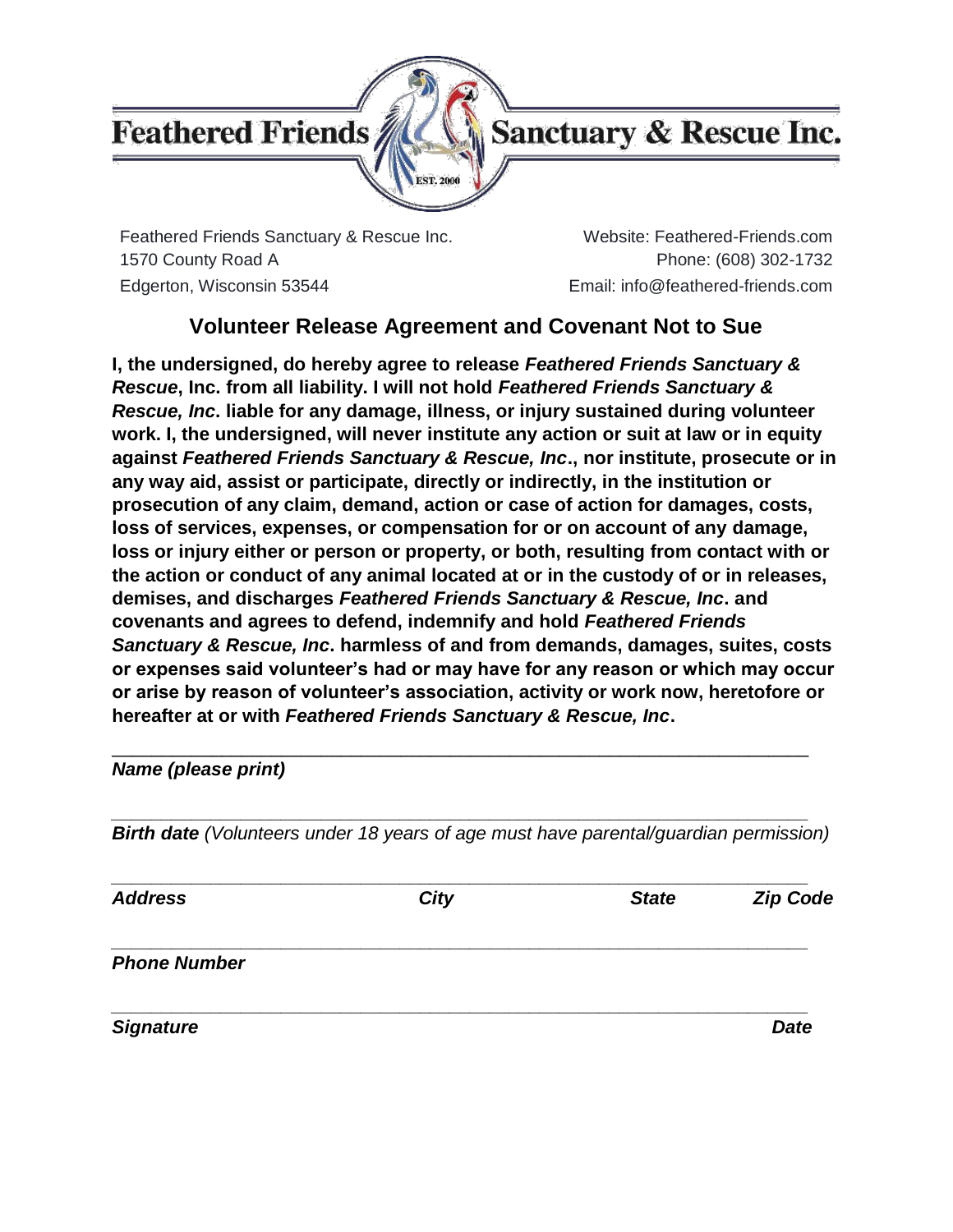

### Sanctuary & Rescue Inc.

Feathered Friends Sanctuary & Rescue Inc. Website: Feathered-Friends.com 1570 County Road A Phone: (608) 302-1732 Edgerton, Wisconsin 53544 Email: info@feathered-friends.com

#### **Feathered Friends Sanctuary & Rescue, Inc.**

#### **Volunteer Confidentiality Agreement**

#### **I, the undersigned, understand and agree that I must maintain and safeguard the Confidentiality of information I may obtain through my activities as a** *Feathered Friends Sanctuary & Rescue***, Inc. volunteer.**

Confidentiality is a critical ethical issue in volunteer relationships. Volunteers are involved in relations with people surrendering their birds during difficult times. These families have a right to expect their experiences and decisions will be kept strictly private and confidential. A trusting relationship honoring an individuals Right to Privacy is necessary for surrendering parties to feel safe and comfortable in expressing his or her true feelings and concerns. Any and all personal information must be held in the utmost confidence.

I agree not to divulge, publish, or otherwise make known the unauthorized persons or to the public any identifiable, personal information, which is obtained in the course of my service as a volunteer. I understand that the surrendering parties written authorization is required for me to disclose any such information, and that this authorization must be obtained with an official *Feathered Friends Sanctuary & Recue, Inc*. release form.

Volunteers are not to discuss or disclose confidential information concerning surrendering parties in circumstances where an unauthorized person may overhead the conversation.

Confidential information also includes:

- 1. Data or information which identifies a surrendering party or family
- 2. Assessment forms, referral forms and computer records
- 3. Information received verbally from the surrendering party
- 4. Admission to or use of any veterinary care services, and all information and records compiled, obtained, or maintained by veterninary care workers and by me in the course of providing services
- 5. Any fund raising ideas, proposals, or upcoming project unless specifically instructed to do so by *Feathered Friends Sanctuary & Rescue, Inc.* Board of Directors officer
- 6. No talking to press, under any circumstances without prior approval
- 7. Any personal information I obtain regardin any of the other volunteers, including the Board of Directors

I recognize that unauthorized release of confidential information may result in legal penalties including possible fines or lawsuits by surrendering party or family. As a Feathered Friends Sanctuary Inc. volunteer I understand that I may be terminated if I disclose confidential information without the surrenedering parties written authorization or without the authorization of a member of the Board of Directors.

I understand and agree to the above policy, and I am aware that a breach of confidentiality will be grounds for dismissal in my role as a volunteer.

\_\_\_\_\_\_\_\_\_\_\_\_\_\_\_\_\_\_\_\_\_\_\_\_\_\_\_\_\_\_\_\_\_\_\_\_\_\_\_\_\_\_\_\_\_\_\_\_\_\_\_\_\_\_\_\_\_\_\_\_\_\_\_\_\_\_\_\_\_\_\_\_\_\_\_\_\_\_\_\_\_\_\_\_

#### *Volunteer Signature Date*

Name (please print): \_\_\_\_\_\_\_\_\_\_\_\_\_\_\_\_\_\_\_\_\_\_\_\_\_\_\_\_\_\_\_\_\_\_\_\_\_\_\_\_\_\_\_\_\_\_\_\_\_\_\_\_\_\_\_\_\_\_\_\_\_\_\_\_\_\_\_